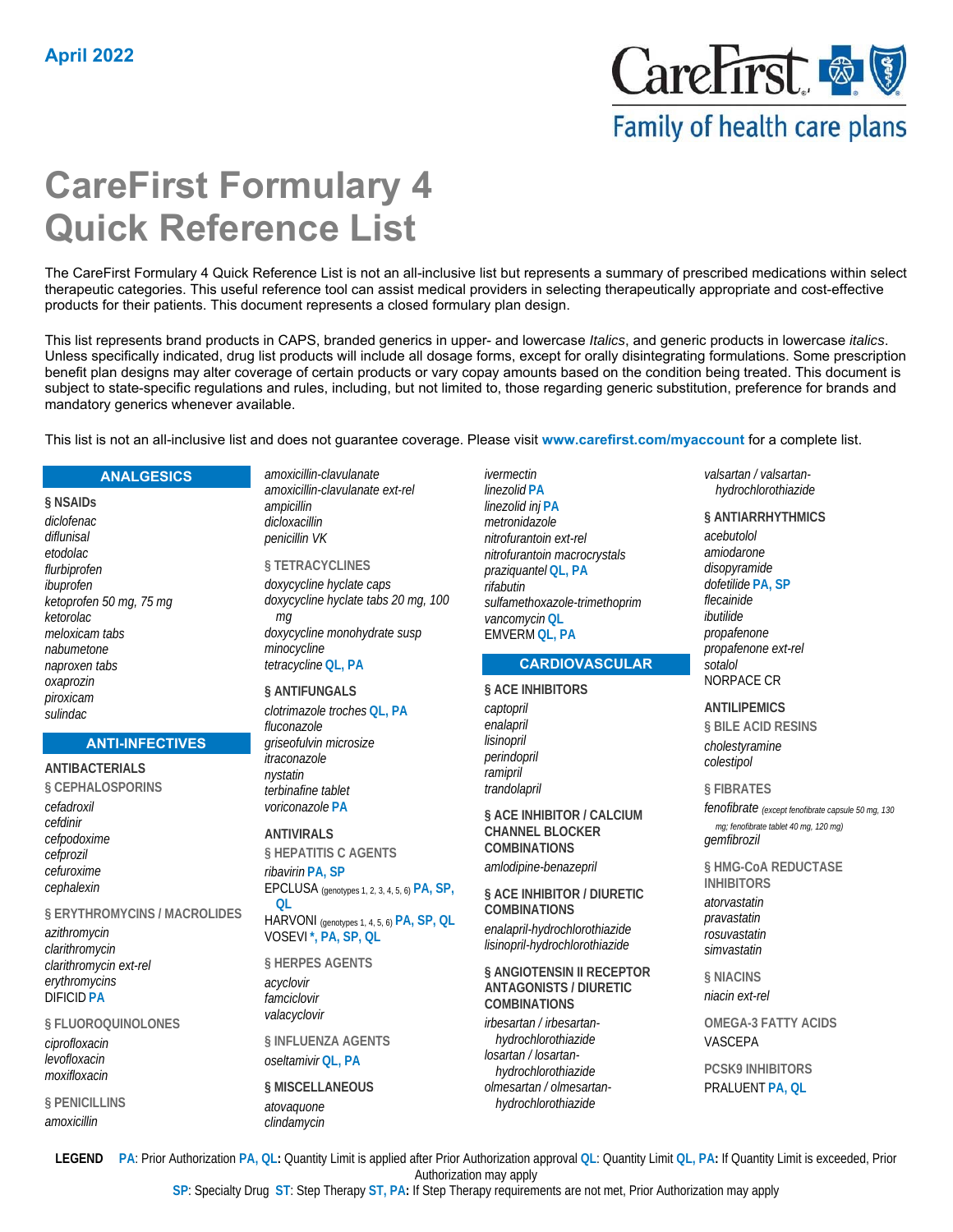#### **§ BETA-BLOCKERS**

*atenolol bisoprolol carvedilol labetalol metoprolol succinate ext-rel metoprolol tartrate 25 mg, 50 mg, 100 mg nadolol pindolol propranolol propranolol ext-rel*

#### **§ BETA-BLOCKER / DIURETIC COMBINATIONS**

*atenolol-chlorthalidone bisoprolol-hydrochlorothiazide metoprolol-hydrochlorothiazide*

#### **§ CALCIUM CHANNEL BLOCKERS**

*amlodipine diltiazem ext-rel felodipine ext-rel isradipine nicardipine nifedipine ext-rel verapamil ext-rel*

## **§ DIGITALIS GLYCOSIDES**

*digoxin digoxin ped elixir*

#### **§ DIURETICS**

*amiloride amiloride-hydrochlorothiazide bumetanide chlorthalidone furosemide hydrochlorothiazide indapamide metolazone spironolactone-hydrochlorothiazide torsemide triamterene-hydrochlorothiazide*

## **HEART FAILURE**

CORLANOR ENTRESTO

#### **§ NITRATES**

*isosorbide dinitrate 5 mg, 10 mg, 20 mg, 30 mg isosorbide mononitrate isosorbide mononitrate ext-rel nitroglycerin sublingual nitroglycerin transdermal*

## **§ MISCELLANEOUS**

*hydralazine midodrine ranolazine ext-rel*

## **CENTRAL NERVOUS SYSTEM**

**ANTIANXIETY § BENZODIAZEPINES**  *alprazolam* **QL**

*alprazolam orally disintegrating tablet* **QL** *clorazepate* **QL** *diazepam* **QL** *lorazepam* **QL**

## **§ MISCELLANEOUS**

*buspirone fluvoxamine*

*oxazepam* **QL**

### **ANTIDEPRESSANTS**

**§ SELECTIVE SEROTONIN REUPTAKE INHIBITORS (SSRIs)**  *citalopram escitalopram fluoxetine caps, solution fluoxetine tabs 10 mg, 20 mg paroxetine HCl ext-rel paroxetine HCl tabs sertraline*

**§ SEROTONIN NOREPINEPHRINE REUPTAKE INHIBITORS (SNRIs)**  *desvenlafaxine succinate ext-rel duloxetine venlafaxine venlafaxine ext-rel*

**§ MISCELLANEOUS AGENTS** 

*bupropion bupropion ext-rel 150 mg, 300 mg mirtazapine mirtazapine orally disintegrating tablet trazodone*

## **HYPNOTICS**

**§ NONBENZODIAZEPINES**  *ramelteon* **QL, PA**

*zaleplon* **QL, PA** *zolpidem* **QL, PA** *zolpidem ext-rel* **QL, PA**

**§ TRICYCLICS**  *doxepin*

## **MIGRAINE**

**MONOCLONAL ANTIBODIES**  AJOVY **ST, PA, QL** EMGALITY **ST, PA, QL**

**§ SELECTIVE SEROTONIN AGONISTS**  *naratriptan* **QL, PA** *rizatriptan* **QL, PA** *rizatriptan orally disintegrating tabs* **QL, PA** *sumatriptan* **QL, PA** *zolmitriptan orally disintegrating tabs* **QL, PA**

*zolmitriptan tabs* **QL, PA**

**§ MULTIPLE SCLEROSIS AGENTS**  *dimethyl fumarate delayed-rel* **PA, SP, QL** *glatiramer* **PA, SP, QL** AUBAGIO **PA, SP, QL** AVONEX **PA, SP, QL**

BETASERON **PA, SP, QL** COPAXONE **PA, SP, QL** GILENYA **PA, SP, QL** KESIMPTA **PA, SP, QL** MAYZENT **PA, SP, QL** REBIF **PA, SP, QL** VUMERITY **PA, SP, QL** ZEPOSIA **PA, SP, QL**

#### **ENDOCRINE AND METABOLIC**

**ANTIDIABETICS AMYLIN ANALOGS**  SYMLINPEN **ST, PA**

**§ BIGUANIDES** 

*metformin metformin ext-rel (except generics for FORTAMET and GLUMETZA)*

**§ BIGUANIDE / SULFONYLUREA COMBINATIONS**  *glipizide-metformin*

**DIPEPTIDYL PEPTIDASE-4 (DPP-4) INHIBITORS** 

JANUVIA **ST, PA**

**DIPEPTIDYL PEPTIDASE-4 (DPP-4) INHIBITOR / BIGUANIDE COMBINATIONS**  JANUMET **ST, PA**

JANUMET XR **ST, PA**

**INCRETIN MIMETIC AGENTS** 

#### OZEMPIC **ST, PA, QL** RYBELSUS **ST, PA, QL** TRULICITY **ST, PA, QL** VICTOZA **ST, PA, QL**

**INCRETIN MIMETIC AGENT / INSULIN COMBINATIONS**  SOLIQUA **ST, PA**

**INSULINS**  BASAGLAR FIASP HUMULIN R U-500 LEVEMIR NOVOLIN NOVOLOG NOVOLOG MIX TRESIBA

**§ INSULIN SENSITIZERS**  *pioglitazone*

**§ INSULIN SENSITIZER / BIGUANIDE COMBINATIONS**  *pioglitazone-metformin*

**§ INSULIN SENSITIZER / SULFONYLUREA COMBINATIONS**  *pioglitazone-glimepiride*

**SODIUM-GLUCOSE CO-TRANSPORTER 2 (SGLT2) INHIBITORS**  FARXIGA **ST, PA** JARDIANCE **ST, PA**

**SODIUM-GLUCOSE CO-TRANSPORTER 2 (SGLT2) INHIBITOR / BIGUANIDE COMBINATIONS**  SYNJARDY **ST, PA** SYNJARDY XR **ST, PA**

XIGDUO XR **ST, PA**

**SODIUM-GLUCOSE CO-TRANSPORTER 2 (SGLT2) INHIBITOR / DIPEPTIDYL PEPTIDASE-4 (DPP-4) INHIBITOR COMBINATIONS** 

#### GLYXAMBI **ST, PA**

**SODIUM-GLUCOSE CO-TRANSPORTER 2 (SGLT2) INHIBITOR / DIPEPTIDYL PEPTIDASE-4 (DPP-4) INHIBITOR / BIGUANIDE COMBINATIONS** 

TRIJARDY XR **ST, PA**

**§ SULFONYLUREAS**  *glimepiride glipizide glipizide ext-rel*

**SUPPLIES** 

ACCU-CHEK AVIVA PLUS STRIPS AND KITS **<sup>1</sup>** ACCU-CHEK COMPACT PLUS STRIPS AND KITS **<sup>1</sup>** ACCU-CHEK GUIDE STRIPS AND KITS **<sup>1</sup>** ACCU-CHEK SMARTVIEW STRIPS AND KITS **<sup>1</sup>** BD INSULIN SYRINGES AND NEEDLES DEXCOM CONTINUOUS GLUCOSE MONITORING SYSTEM **QL** ONETOUCH ULTRA STRIPS AND KITS **<sup>1</sup>** ONETOUCH VERIO STRIPS AND KITS **<sup>1</sup>** V-GO INSULIN INFUSION PUMP **QL**

**CALCIUM REGULATORS** 

**§ BISPHOSPHONATES**  *alendronate ibandronate risedronate*

**PARATHYROID HORMONES**  FORTEO **PA, SP, QL** TYMLOS **PA, SP, QL**

**CONTRACEPTIVES MONOPHASIC** 

**§ 20 mcg Estrogen**  *ethinyl estradiol-drospirenone ethinyl estradiol-levonorgestrel*

**LEGEND PA**: Prior Authorization **PA, QL:** Quantity Limit is applied after Prior Authorization approval **QL**: Quantity Limit **QL, PA:** If Quantity Limit is exceeded, Prior Authorization may apply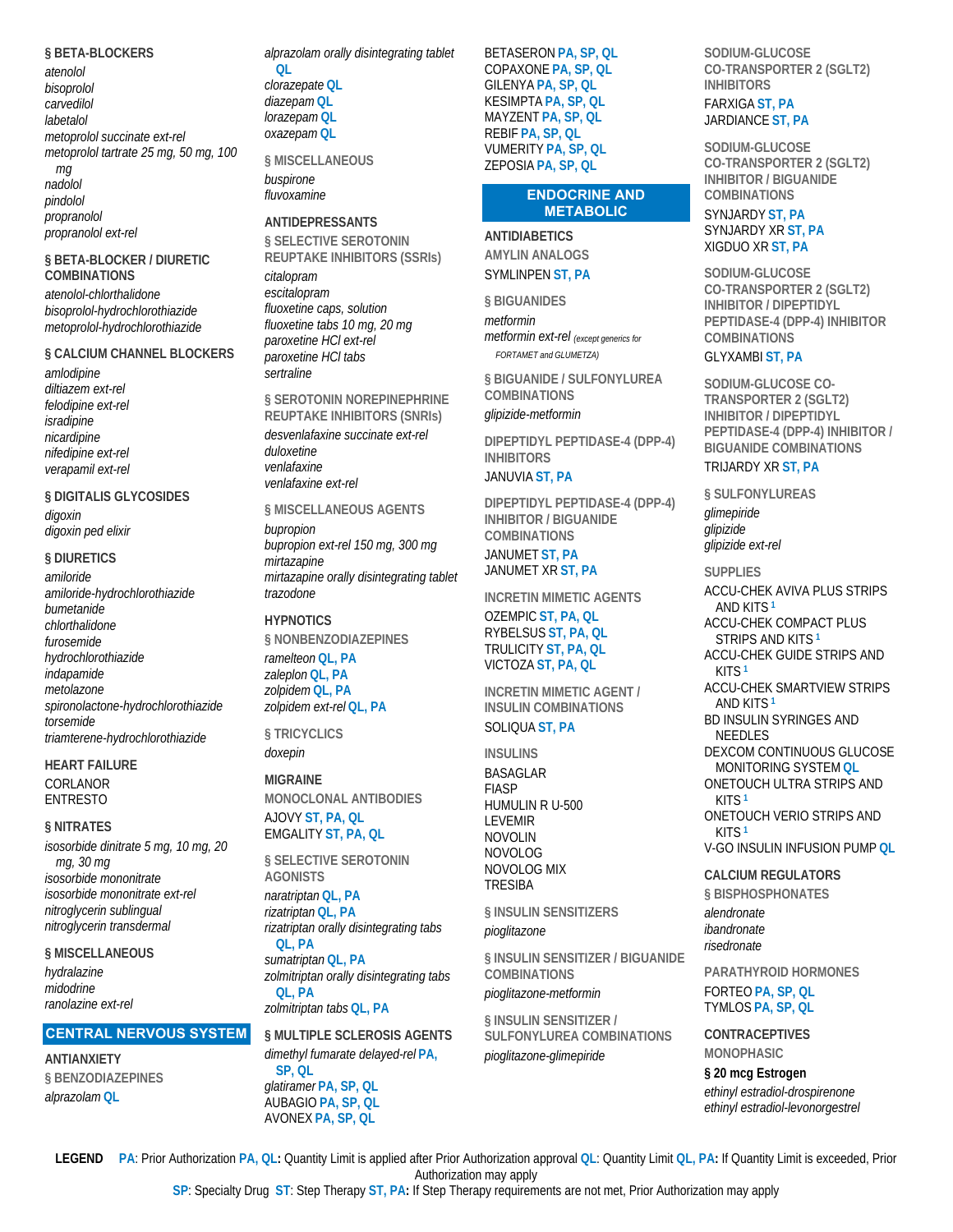*ethinyl estradiol-norethindrone acetate ethinyl estradiol-norethindrone acetate and iron*

**§ 25 mcg Estrogen** 

*ethinyl estradiol-norethindrone acetate and iron*

#### **§ 30 mcg Estrogen**

*ethinyl estradiol-desogestrel ethinyl estradiol-drospirenone ethinyl estradiol-levonorgestrel ethinyl estradiol-norethindrone acetate ethinyl estradiol-norethindrone* 

*acetate and iron ethinyl estradiol-norgestrel*

#### **§ 35 mcg Estrogen**

*ethinyl estradiol-ethynodiol diacetate ethinyl estradiol-norethindrone ethinyl estradiol-norgestimate*

#### **§ 50 mcg Estrogen**

*ethinyl estradiol-ethynodiol diacetate*

**§ BIPHASIC**  *ethinyl estradiol-desogestrel*

#### **§ TRIPHASIC**

*ethinyl estradiol-desogestrel ethinyl estradiol-levonorgestrel ethinyl estradiol-norethindrone ethinyl estradiol-norgestimate*

**§ EXTENDED CYCLE** 

*ethinyl estradiol-levonorgestrel*

**§ PROGESTIN ONLY**  *norethindrone*

**EMERGENCY CONTRACEPTION**  ELLA

#### **§ INJECTABLE**

*medroxyprogesterone acetate 150 mg/mL*

**§ TRANSDERMAL** 

*norelgestromin/ethinyl estradiol - Xulane*

**§ VAGINAL**  *etonogestrel/ethinyl estradiol* ANNOVERA

**HUMAN GROWTH HORMONES**  NORDITROPIN **PA, SP**

**MENOPAUSAL SYMPTOM AGENTS § ORAL**  *estradiol estradiol-norethindrone*

*ethinyl estradiol-norethindrone acetate*

**§ TRANSDERMAL**  *estradiol*

#### CLIMARA PRO

**§ VAGINAL**  *estradiol vaginal crm* IMVEXXY VAGIFEM

## **§ PHOSPHATE BINDER AGENTS**

*calcium acetate sevelamer carbonate*

#### **PROGESTINS**

**§ ORAL**  *medroxyprogesterone norethindrone acetate progesterone, micronized*

**VAGINAL**  ENDOMETRIN

**§ SELECTIVE ESTROGEN RECEPTOR MODULATORS**  *raloxifene*

**§ THYROID SUPPLEMENTS**  *levothyroxine liothyronine*

#### **GASTROINTESTINAL**

**§ H2 RECEPTOR ANTAGONISTS**  *cimetidine famotidine*

**§ PROTON PUMP INHIBITORS**  *lansoprazole delayed-rel* **QL, PA** *lansoprazole delayed-rel orally disintegrating tabs* **QL, PA** *omeprazole delayed-rel* **QL, PA** *pantoprazole delayed-rel tabs* **QL, PA**

## **GENITOURINARY**

**§ BENIGN PROSTATIC HYPERPLASIA**  *alfuzosin ext-rel doxazosin finasteride tamsulosin terazosin* **§ URINARY ANTISPASMODICS** 

*oxybutynin oxybutynin ext-rel tolterodine trospium*

**§ VAGINAL ANTI-INFECTIVES**  *clindamycin cream metronidazole terconazole*

#### **HEMATOLOGIC**

**ANTICOAGULANTS § INJECTABLE**  *enoxaparin*

**§ ORAL**  *warfarin*

#### XARELTO

**§ PLATELET AGGREGATION INHIBITORS** 

*clopidogrel dipyridamole dipyridamole ext-rel/aspirin prasugrel*

#### **IMMUNOLOGIC AGENTS**

**AUTOIMMUNE AGENTS (SELF-ADMINISTERED) ANKYLOSING SPONDYLITIS**  COSENTYX **PA, SP, QL** ENBREL **PA, SP, QL** HUMIRA **PA, SP, QL**

**CROHN'S DISEASE**  HUMIRA **PA, SP, QL** STELARA SUBCUTANEOUS **#, PA, SP, QL**

**#** After failure of HUMIRA **NON-RADIOGRAPHIC AXIAL SPONDYLOARTHRITIS**  CIMZIA PREFILLED SYRINGE **PA, SP, QL**

COSENTYX **PA, SP, QL**

**PSORIASIS**  HUMIRA **PA, SP, QL** OTEZLA **PA, SP, QL** SKYRIZI **PA, SP, QL** STELARA SUBCUTANEOUS **PA, SP, QL** TALTZ **PA, SP, QL** TREMFYA **PA, SP, QL**

**PSORIATIC ARTHRITIS** 

COSENTYX **PA, SP, QL** ENBREL **PA, SP, QL** HUMIRA **PA, SP, QL** OTEZLA **PA, SP, QL** RINVOQ **PA, SP, QL** STELARA SUBCUTANEOUS **PA, SP, QL** TREMFYA **PA, SP, QL**

**RHEUMATOID ARTHRITIS** 

ENBREL **PA, SP, QL** HUMIRA **PA, SP, QL** KEVZARA **PA, SP, QL** ORENCIA CLICKJECT **PA, SP, QL** ORENCIA SUBCUTANEOUS **PA, SP, QL** RINVOQ **PA, SP, QL** XELJANZ **PA, SP, QL** XELJANZ XR **PA, SP, QL**

**ULCERATIVE COLITIS** 

HUMIRA **PA, SP, QL** STELARA SUBCUTANEOUS **#, PA, SP, QL** XELJANZ **#, PA, SP, QL** XELJANZ XR **#, PA, SP, QL** ZEPOSIA **#, PA, SP, QL**

**#** After failure of HUMIRA

**ALL OTHER CONDITIONS**  ENBREL **PA, SP, QL** HUMIRA **PA, SP, QL**

#### **RESPIRATORY**

**§ ANAPHYLAXIS TREATMENT AGENTS**  *epinephrine auto-injector* **QL, PA** EPIPEN **QL, PA** EPIPEN JR **QL, PA** SYMJEPI **QL, PA**

**§ ANTICHOLINERGICS** 

*ipratropium inhalation solution* **QL** SPIRIVA **QL** YUPELRI **QL**

**ANTICHOLINERGIC / BETA AGONIST COMBINATIONS § SHORT ACTING** 

*ipratropium-albuterol inhalation solution* **QL**

**LONG ACTING**  ANORO ELLIPTA **QL** BEVESPI AEROSPHERE **QL**

#### **BETA AGONISTS, INHALANTS**

**§ SHORT ACTING**  *albuterol inhalation solution* **QL** *albuterol sulfate CFC-free aerosol (except NDC^ 66993001968)* **QL** *levalbuterol nebulizer solution concentrate* **QL** *levalbuterol tartrate CFC-free aerosol* **QL**

#### **LONG ACTING**

**Hand-held Active Inhalation**  STRIVERDI RESPIMAT **QL**

**§ Nebulized Passive Inhalation**  *formoterol inhalation soln* **QL**

**§ LEUKOTRIENE MODULATORS**  *montelukast*

**§ NASAL STEROIDS** 

*flunisolide fluticasone*

**STEROID / BETA AGONIST COMBINATIONS**  ADVAIR **QL** ADVAIR HFA **2, QL** BREO ELLIPTA **2, QL** SYMBICORT **QL**

**§ STEROID INHALANTS** 

*budesonide inhalation suspension* **QL, PA** ARNUITY ELLIPTA **QL** FLOVENT DISKUS **QL** FLOVENT HFA **QL** QVAR REDIHALER **QL**

**LEGEND PA**: Prior Authorization **PA, QL:** Quantity Limit is applied after Prior Authorization approval **QL**: Quantity Limit **QL, PA:** If Quantity Limit is exceeded, Prior Authorization may apply

**SP**: Specialty Drug **ST**: Step Therapy **ST, PA:** If Step Therapy requirements are not met, Prior Authorization may apply